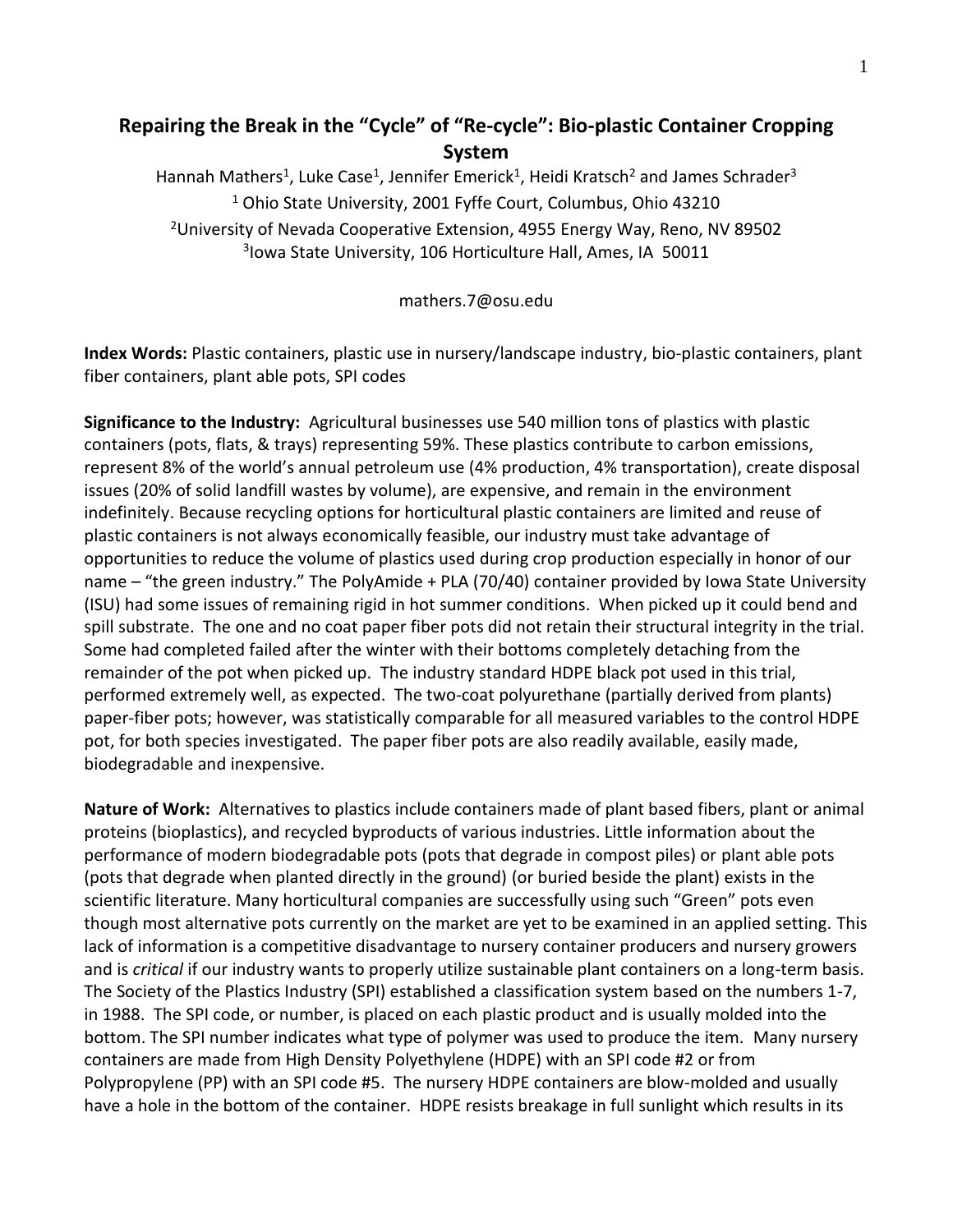utility in container nurseries. Many recyclers will not take #5 plastics or #6 (which is polystyrene). Therefore many #5 plastic containers will be discarded into landfill sites. Reusing HDPE containers can only be done with proper cleaning and sterilization. Most nurseries lack space required to store: 1) three types of containers, i.e., new unused, washed for reuse, and unwashed to be reused; and 2) to hold containers, often in a converted truck trailer feed by a steam generator for several days during the sterilization process. Only small, specialty nurseries with high profit margins can consider the investment in the storage area required and the expensive of cleaning and sterilization required for reuse. Another limitation to container reuse is return of the containers from end users. Nursery growers are not the end users of many of these containers, landscape, retail operations and the public are the end users thus there is a break in the "cycle" part of "re-cycle."

This research is in collaboration with ISU, and funded by USDA, Specialty Crop Research Initiative. ISU has lead for years in the development of corn and soy based plastics. The role of Ohio State University (OSU) in this project was to help understand the usefulness of biodegradable and plant able pots in production, landscape, and composting environments and to extend this information to the respective "green industry" sectors. The overall goal is to reduce commercial greenhouse and nursery reliance on environmentally unfriendly and increasingly expensive plastic plant containers through four assessments: 1) Biodegradation and pot impacts on plants growth and quality produced in nursery sites; Biodegradation, compostable and plant able ("Green") pots in nursery production settings; Windrow and backyard composting on the degradation of biodegradable pots; and, Plant able pot impacts on crop growth and pot degradation in landscapes. This paper deals with the first assessment.

**Materials and Methods:** Two species were evaluated in the bio-plastic study at OSU in 2013, *Sedum pachyclados* (dwarf stonecrop) and *Forsythia ovata 'Northern Gold'.* The sedum was obtained from Millcreek Gardens LLC**,** Ostrander, OH as one 80 cell seedling plug tray where each cell plug volume was 16cc, on April 24, 2013. The forsythia was obtained as bare root liners from North Branch Nursery Inc., Pemberville, OH, on April 24, 2013. The sedum and forsythia were potted into one gallon pots May 14, 2013. Eight one gallon containers of each of eight types of pots were shipped from Iowa State University (ISU), Ames, IA on June 10, 2014 and were received at Ohio State University (OSU), Columbus, OH, June 4, 2014. The bio-plastic trial was initiated on June 14, 2013 with 8 pot types at OSU in a retractable roof greenhouse (Cravo, Brantford, Ontario, Canada). The pots were placed on black geotextile ground fabric, laid on top of a gravel bed, to prevent rooting into the gravel. Each pot type was replicated 4 times in a completely randomized design. The pot types consisted of two Mirel composites, Mirel & lignin (80/ 20) (#11) and, Mirel P1008 (10% Starch) (#14-G); one polyamide composite and blend, PolyAmide + PLA (70/40) (#17); one Aspen Research Corporation, Maple Grove, MN pots, Recycled PLA # 2 (#24); one control, high density polyethylene pot (HDPE) (#26-G); and, three coated fiber containers, Paper-fiber (Polyurethane - one coat) (#27-G), Paper-fiber (Polyurethane - two coats) (#28-G) and Paper-fiber (Polyurethane – no coat) (29-G).

Mirel $TM$  was obtained from Metabolix  $\bullet$  it is a bio-based Polyhydroxyalkanoaste (PHA). The Mirel products used in this study are PHA/ lignin – cellulose fiber composites. The cellulose and fibers are supplied from corn stover and Dried Distillers Grains with Solubles (DDGS). DDGS is a co-product of the ethanol production process and is a high nutrient feed valued by the livestock industry. When ethanol factories make ethanol, they use only starch from corn and grain sorghum. The remaining nutrients -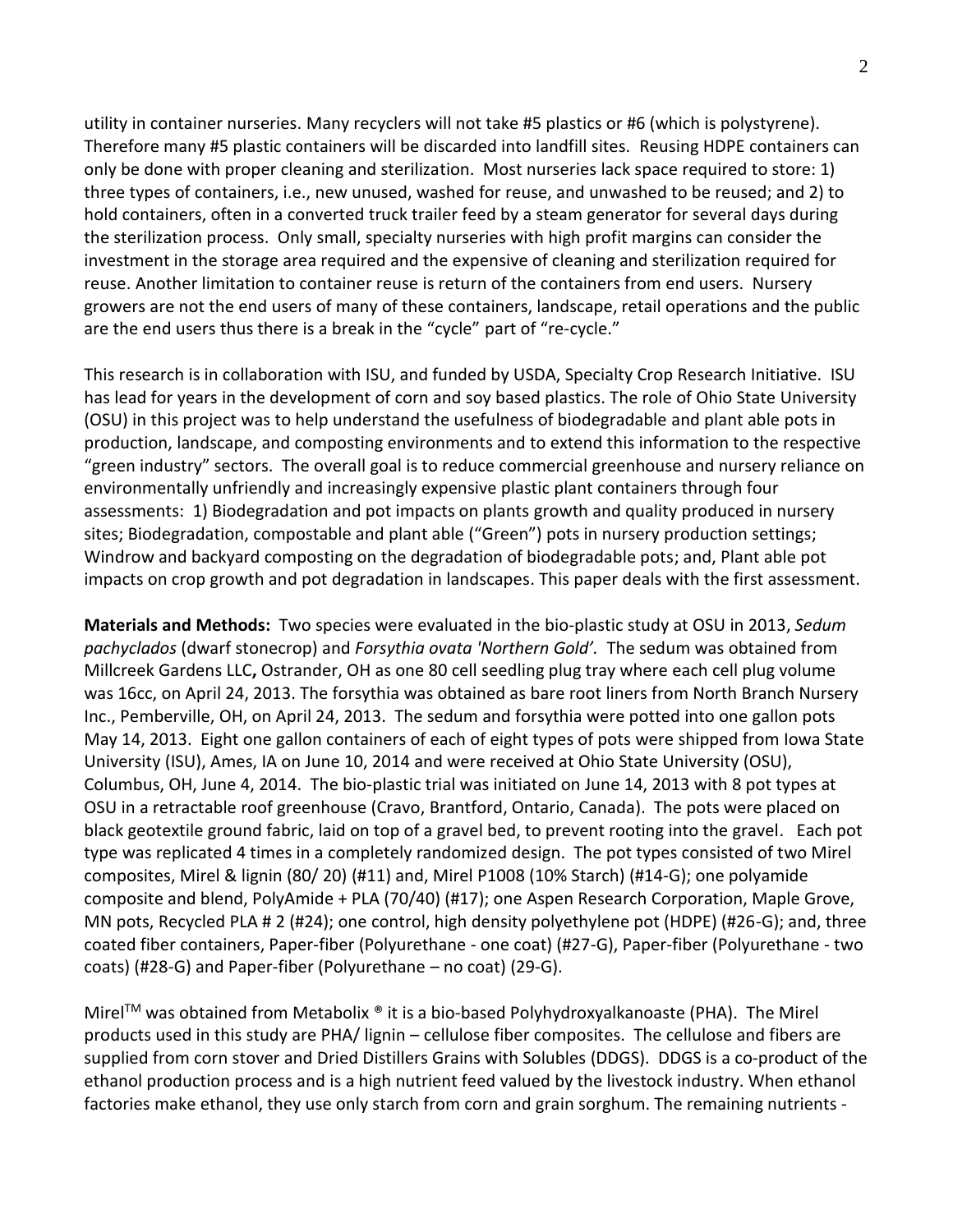protein, fiber and oil - are the by-products used to create livestock feed called DDGS. A third of the grain that goes into ethanol production comes out as DDGS. Each bushel of grain used in the ethanolmaking process produces 2.7 gallons of ethanol; 18 pounds of DDGS and 18 pounds of carbon dioxide. The Poly lactic acid or polylactide (PLA) used in this study is a thermoplastic aliphatic polyester produced from renewable resources, such as corn starch through fermentation process. PLA is the most widely used bio-based and biodegradable polyesters. Polyamides are biodegradable poly-esteramides (PEAs) which are biomaterials derived from  $\alpha$ -amino acids, diols, and diacids. PEAs are promising materials for biomedical applications such as tissue engineering and drug delivery because of their optimized properties and susceptibility for either hydrolytic or enzymatic degradation. Because of their use in medicine these were also the most expensive material used in the trial. The paper fiber pots used consist of no, one or two coatings of polyurethane. The polyurethane used was manufactured in part with bio-materials.

Three evaluations were conducted at one month after potting (1 MAP), 2 MAP and 4 MAP. Evaluations consisted of rating the quality of the pots (including a measure of integrity and rigidity), and plant quality (including a measure of growth and appearance), on a scale of 0 to 10, where 10 is perfect and >7 is commercially acceptable. Dry weights of plant roots and shoots were not taken at 4 MAP as an evaluation of plant and pot was to be conducted post-overwintering in May, 2014.

**Results and Discussion:** One coat polyurethane statistically was the lowest quality pot compared over all evaluation dates, when containing *Forsythia* (Table 1); however, the no-coat fiber container was the worst when *Sedum* was containerized (Table 1). The low pot quality of the one and no-coat polyurethane fiber containers included assessing integrity (by lifting) and rigidity (by lifting). We hypothesized the no-coat container would be the least able to endure regardless of species. We also hypothesized that species would be non-significant for pot appearance. With the *Sedum*, the plants were small and using less water early in the trial. The species ratings were much lower for *Sedum* (Table 2) in date 1 and 2 evaluations versus *Forsythia* (Table 3). The *Forsythia* were larger and used more water and thus the container media was kept less saturated versus the *Sedum.* We speculate this is why species was significant for pot appearance and why *Sedum* performed poorly with the nocoat (Table 1). The *Forsythia's* poor performance in the one-coat polyurethane containers (Table1) we speculate was the result of a low rating in the date 4 evaluation (Table 3). *Forsythia* on the last date was growing statistically poorer in the no- and one- coat pots, but not statistically different from one another. Because of the growth decline in the *Forsythia* in the no- and one-coat pots the no-coat performed worse than expected probably due to higher saturated conditions for the pot (Table 1). PolyAmide + PLA (70/40) container had some issues with rigidity in hot summer conditions. Although note-worthy, it did not severely impact the pot appearance rating combined over dates (Table 1). When picked up the PolyAmide + PLA (70/40) container would bend and spill substrate. This was more of an issue for the *Sedum pachyclados* (dwarf stonecrop) than for the *Forsythia*. *Sedum pachyclados* is a ground cover sedum and true to this group is very shallowly rooted. The *S. pachyclados* has long horizontal trailing stems that grow along the surface of the soil and produces roots and shoots at the nodes or tips (The Stonecrop Page, 2014). This shallow creeping root habit was prone to damage when the PolyAmide + PLA (70/40) container would bend and spill when temperatures were highest (Table 2). The disruption is growth was quite damaging to the *Sedum* (Table 2) versus the *Forsythia* (Table 3). However, by the trial end, once the structural integrity of the pot was stronger in the cooler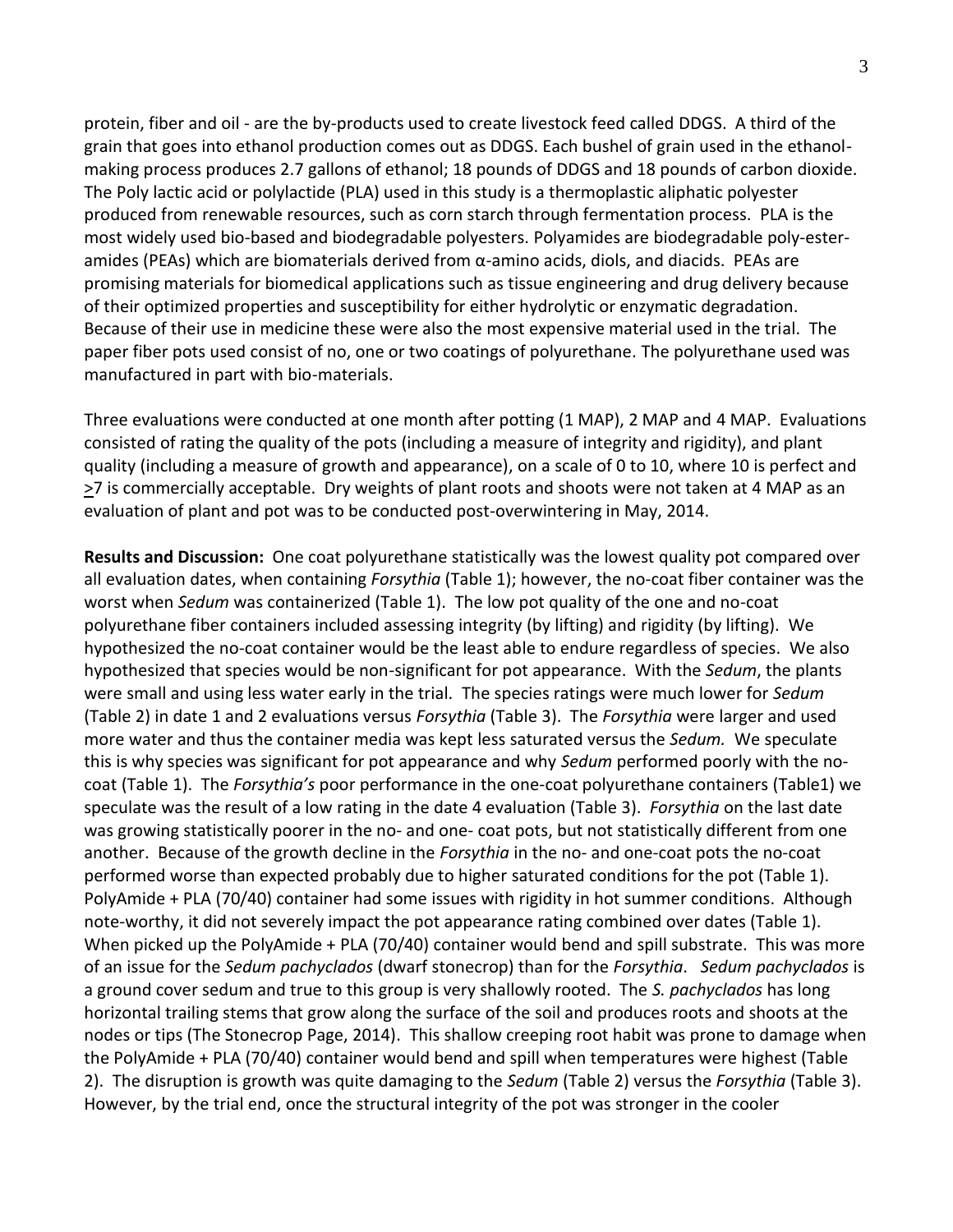temperatures of fall, the stonecrop (Table 2) was growing comparatively well to the *Forsythia* (Table 3). The one and no coat paper fiber pots did not retain their structural integrity in the trial. Some had completed failed after the winter with their bottoms completely detaching from the remainder of the pot when picked up. All plants in the trial died in the unusually severe winter conditions of 2013-2014. Dwarf Stonecrop which was hardy to only -10 $\degree$ F experienced temperatures of -11 $\degree$ F overwintering in January 2014. The "northern Gold was developed by Agriculture Canada and is known to have the hardiest of flower buds. However, roots are far less hardy than shoots. Steponkus (1976) found shoots of very hardy plants can be as much as 15 degrees Fahrenheit hardier. The lack of hardiness of the roots systems and subsequent death of all trial plants rendered plant growth evaluations impossible for spring 2014 (as originally planned). The containers with acceptable structural integrity, however, were retained and repotted with new species for 2014 evaluations. Pots that had failed with their bottom collapsing when lifted were recorded and discarded.

Although, the Polyamides (PEAs) + PLA pots did will in this study for both species the PEAs are becoming very expensive. The standard HDPE black pot used as the industry standard, also performed extremely well as expected (Fig. 4). The two-coat polyurethane was comparable to the control HDPE pot for both species. Trials in 2014, will focus more on the paper-fiber pots with two coatings. The paper fiber pots are also readily available, easily made, biodegradable and inexpensive. We are continuing these trials in 2014 at OSU and will be doing pot degradation and composting studies as well.

| <b>Treatment</b>                     | Forsythia ovata<br>'Northern Gold' |              | Sedum pachyclados |              |  |
|--------------------------------------|------------------------------------|--------------|-------------------|--------------|--|
| Mirel & Lignin                       | 10.0 <sup>2</sup>                  | $a*$         | 9.0               | a            |  |
| <b>Mirel 1008</b>                    | 10.0                               | a            | 10.0              | <b>a</b>     |  |
| <b>PolyAmide + PLA</b>               | 10.0                               | a            | 9.4               | a            |  |
| <b>Recycled PLA#2</b>                | 8.0                                | $\mathsf b$  | 9.8               | a            |  |
| <b>HDPE trade-gallon (check)</b>     | 10.0                               | a            | 10.0              | <b>a</b>     |  |
| Paper-fiber (polyurethane) (1coat)   | 4.8                                | $\mathsf{C}$ | 6.0               | $\mathsf{b}$ |  |
| Paper-fiber (polyurethane) (2coat)   | 8.4                                | b            | 7.2               | $\mathsf b$  |  |
| Paper-fiber (polyurethane) (no coat) | 7.0                                | $\mathsf b$  | 4.4               | $\mathsf{C}$ |  |

**Table 1.** Container appearance mean ratings for seven bio-plastic container types developed at Iowa State University, Ames, IA evaluated for appearance and averaged over evaluation dates for two species of plants grown in 2014 at Ohio State University, Columbus, OH compared to an HDPE (industry standard) trade gallon container.

Means with the same letters are not statistical different from one another using at p> 0.05, lsmeans.  $*$  Rating of container appearance is 0-10, where 10 is no visible appearance problems,  $\geq$  7 is commercially acceptable and 0 is a disintegrated container.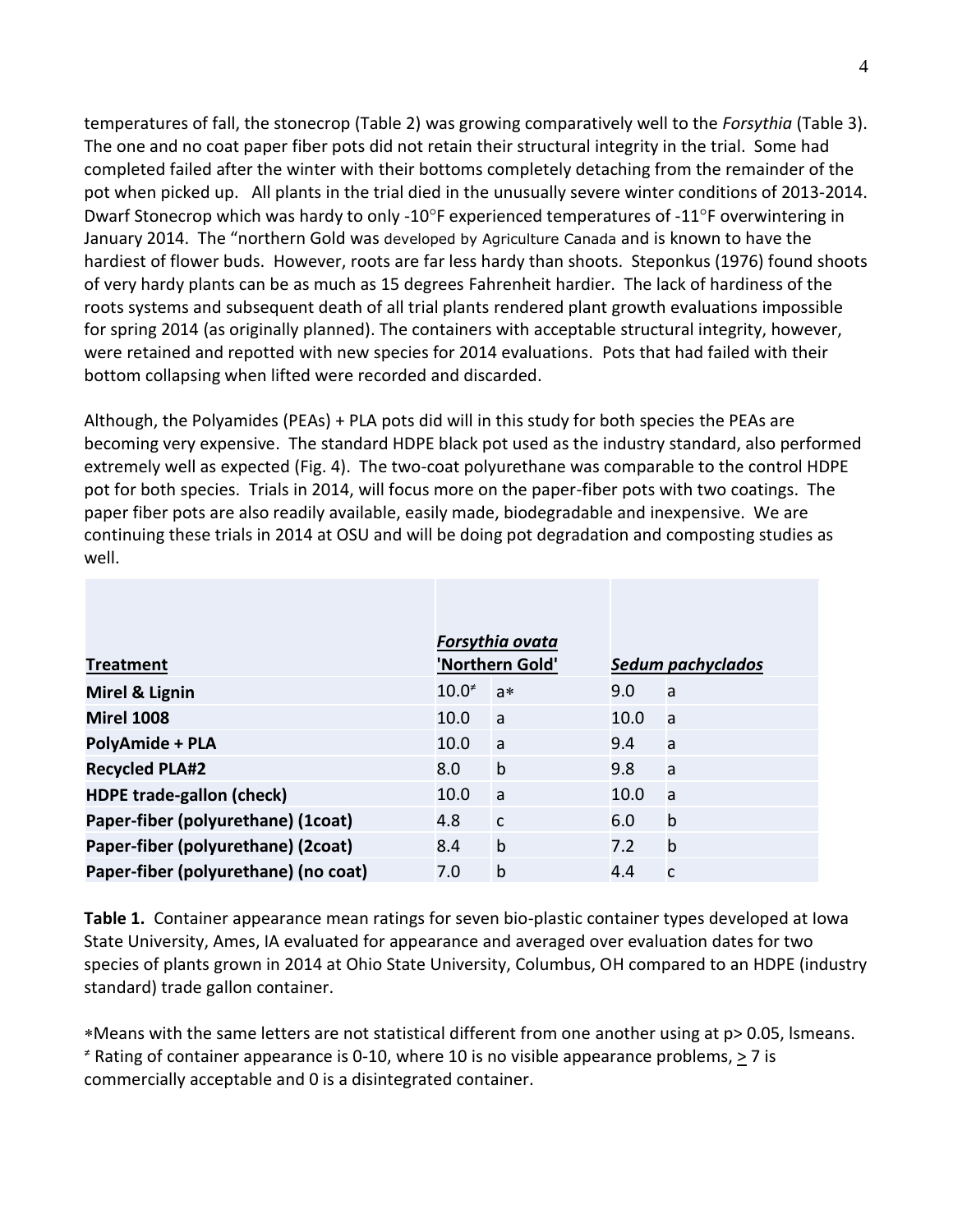**Table 2.** Plant injury means for *Sedum pachyclados* grown in seven bio-plastic container types developed at Iowa State University, Ames, IA evaluated at three dates in the 2014 growing season at Ohio State University, Columbus, OH compared to an HDPE (industry standard) trade gallon container.

| <b>Treatment</b>                     |         | Date 1 |     | Date 2         |     | Date 4       |  |
|--------------------------------------|---------|--------|-----|----------------|-----|--------------|--|
| Mirel & Lignin                       | $7.4^*$ | $a*$   | 9.8 | <sub>a</sub>   | 4.0 | $\mathsf{b}$ |  |
| <b>Mirel 1008</b>                    | 4.4     | ab     | 4.4 | abc            | 7.7 | ab           |  |
| <b>PolyAmide + PLA</b>               | 2.8     | ab     | 2.5 | $\overline{c}$ | 7.4 | ab           |  |
| <b>Recycled PLA#2</b>                | 5.8     | ab     | 6.5 | abc            | 4.0 | $\mathsf{b}$ |  |
| <b>HDPE trade-gallon (check)</b>     | 2.4     | b      | 4.0 | $\mathsf{b}$   | 8.8 | a            |  |
| Paper-fiber (polyurethane) (1 coat)  | 5.0     | ab     | 7.8 | abc            | 4.5 | $\mathbf b$  |  |
| Paper-fiber (polyurethane) (2 coat)  | 6.6     | ab     | 9.6 | ab             | 6.0 | ab           |  |
| Paper-fiber (polyurethane) (no coat) | 4.5     | ab     | 5.0 | abc            | 6.5 | ab           |  |

Means with the same letters are not statistical different from one another using at p> 0.05, lsmeans.  $*$ Plant injury rating is 0-10, where 10 is no phytotoxicity,  $\geq$  7 is commercially acceptable and 0 is a dead plant.

**Table 3.** Plant injury means for *Forsythia ovata* 'Northern Gold' grown in seven bio-plastic container types developed at Iowa State University, Ames, IA evaluated at three dates in the 2014 growing season at Ohio State University, Columbus, OH compared to an HDPE (industry standard) trade gallon container.

| <b>Treatment</b>                      | Date 1     |    | Date 2    |  | Date 4 |              |
|---------------------------------------|------------|----|-----------|--|--------|--------------|
| Mirel & Lignin                        | $10.0$ ns* |    | $10.0$ ns |  | 5.8    | ns           |
| <b>Mirel 1008</b>                     | $10.0$ ns  |    | $10.0$ ns |  | 5.4    | ns           |
| <b>PolyAmide + PLA</b>                | $10.0$ ns  |    | $10.0$ ns |  | 6.5    | ns           |
| <b>Recycled PLA#2</b>                 | 10.0 ns    |    | $10.0$ ns |  | 7.0    | ns           |
| <b>HDPE trade-gallon (check)</b>      | $10.0$ ns  |    | $10.0$ ns |  | 6.8    | ns           |
| Paper-fiber (polyurethane) (one coat) | 9.8        | ns | $10.0$ ns |  | 4.4    | <sub>a</sub> |
| Paper-fiber (polyurethane) (two coat) | $10.0$ ns  |    | $10.0$ ns |  | 6.8    | ns           |
| Paper-fiber (polyurethane) (no coat)  | 10.0       | ns | $10.0$ ns |  | 4.7    | <b>a</b>     |

Means with the same letters are not statistical different from one another using at p> 0.05, lsmeans; ns signifies non-statistically different

 $*$ Plant injury rating is 0-10, where 10 is no phytotoxicity,  $\geq$  7 is commercially acceptable and 0 is a dead plant.